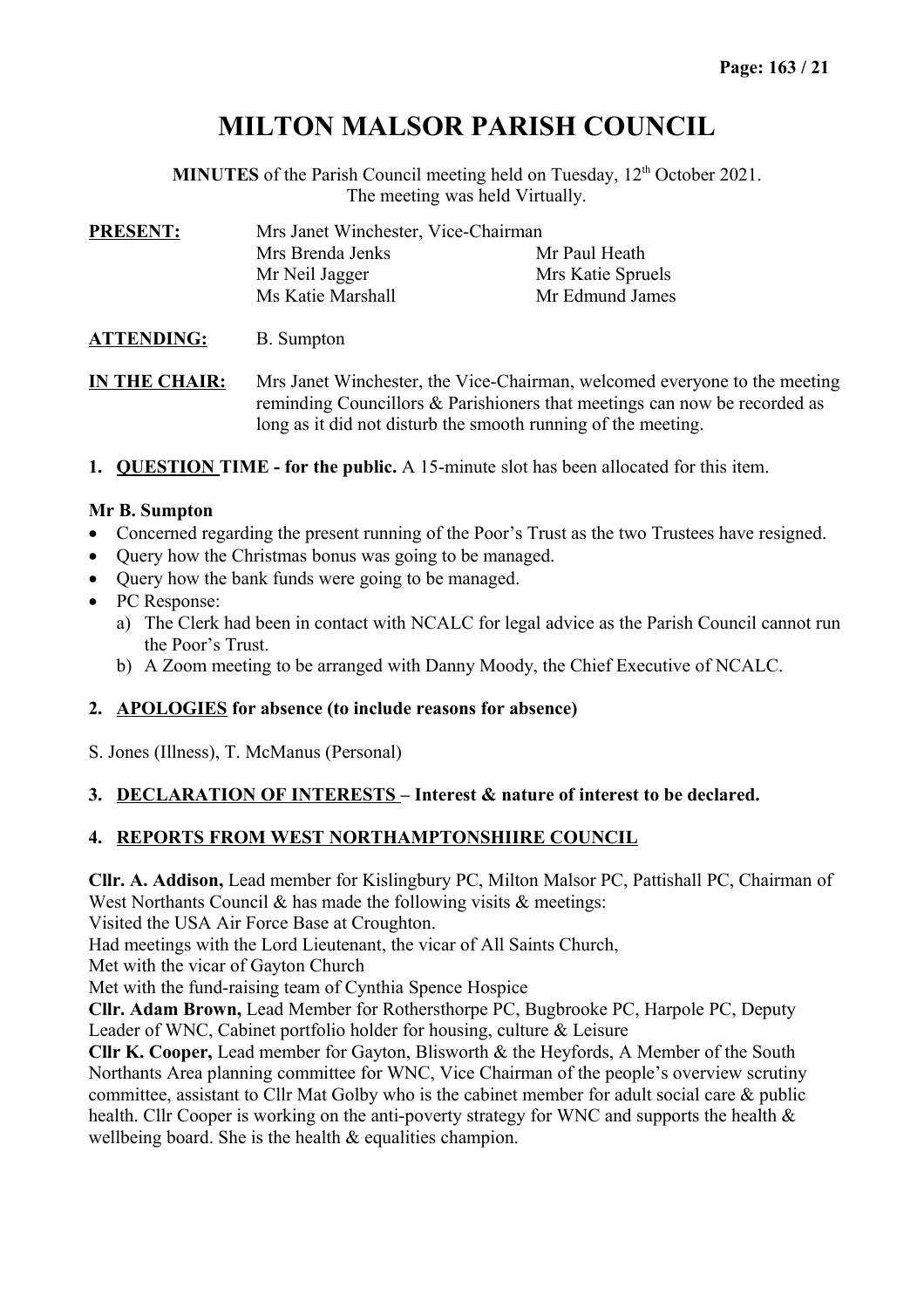# **5. MINUTES OF PREVIOUS MEETING**:

These had been previously circulated and were duly proposed seconded and signed by the Chairman as a true record.

# **6. MATTERS FOR REPORT – New & arising from the Minutes:**

### **Remembrance Sunday – arrangements**

- Wreath ordered  $&$  to be laid by the Chairman
- Road closure requests made to WNC
- Notice of road closures to be put on noticeboards & face book.
- Road closure signs requested  $&$  to be collected  $&$  returned to the Towcester depot.
- Email set to the bugler to play the Last Post.
- Peter Heffron is dealing with armed services wreaths & personnel.
- Peter Heffron will arrange refreshments in the village hall.

# **Highways**

- Green Street & High Street granite setts missing Clerk to report
- Towcester Road overhanging bushes on Towcester Road from Gayton Road to the caravan sales are overhanging  $&$  blocking the footpath – Clerk to report

**Lighting –** all out of order streetlights have been reported to E. ON

### **Village Maintenance / Environment Issues**

- Stream at rear of Green Street residents are not maintaining their own part of the bank  $\&$ clearing the stream which could cause flooding I heavy rain. Item to be put in next newsletter.
- Three dead trees in Rectory Lane  $N$ . Jagger to deal with them.
- Dead tree in Stockwell Road- Clerk to ask Grand Union to remove.

# **Village Park**

- Play equipment inspected by P. Heath.
	- a) Pellets need raking
	- b) Allseasons to be asked to spray weeds under the equipment
	- c) Bolts on the seesaw need attention  $-N$ . Jagger to inspect  $\&$  order new parts.
	- d) Park gate has been repaired.
	- e) P. Heath to adjust weights.

### **7. CORRESPONDENCE – Received & Sent Received from**

- 1. C. Mair dog fouling posters needed. Copy of two posters sent to members.
- 2. Selection of parishioner's suggestion for use of the S106 Segro fund
	- a) Traffic calming but not speed humps.
	- b) Better signage to deter HGV traffic.
	- c) Improve car parking facilities round the village
	- d) Further facilities for the village park such as improved lighting
	- e) Hard standing for a basketball court
	- f) Pavilion/ café
	- g) Upgrade the village Green
	- h) Upgrade the village street lighting

# **Sent to**

- 1. WNC Environment, Animal & Pest Service regarding rats in High Street. Matter has been passed on to Anglia Water due to the sewer pipe being fractured.
- 2. Clerk phoned Anglian Water, spoke to an engineer who has set up a file for investigation.
- 3. R. Fletcher Clearing of leaves in Rectory Lane. Quote for work. Reply received £35 to £50 per visit, depending on leaves & would suggest several visits during the height of leaf fall.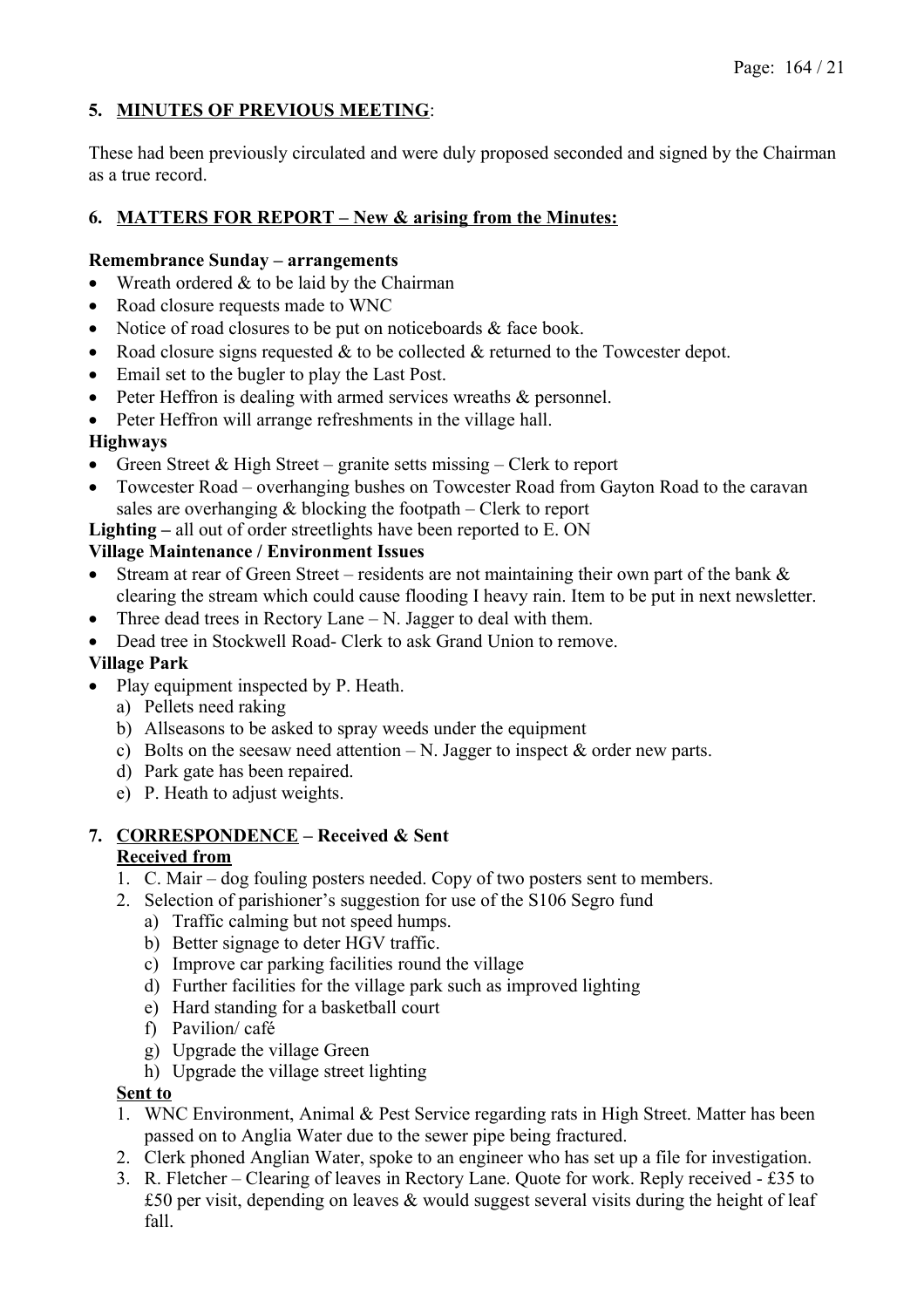| 8.<br><b>FINANCE.</b>         |                                 |            |
|-------------------------------|---------------------------------|------------|
| <b>Bank Balances</b>          | <b>Current A/C</b>              | £200.00    |
|                               | Savings A/C                     | £42,161.69 |
| Funds held in the savings a/c | a) Park Account                 | £4,709.62  |
|                               | b) Rail Freight Account         | £4,885.00  |
|                               | c) Reserve Fund                 | £10,500.00 |
|                               | d) Future Parish Elections      | £1,500.00  |
| <b>Money Received:</b>        | 2 <sup>nd</sup> half of Precept | £14,000.00 |
|                               | <b>Interest</b>                 | £0.25      |

### **Accounts to be paid:**

It was proposed, seconded & resolved to pay the following invoices:

| Cheque<br>No. | Payee              | <b>Information</b>         | Amount  | <b>VAT</b> | <b>Total</b> |
|---------------|--------------------|----------------------------|---------|------------|--------------|
| 2443          | <b>HMRC</b>        | Clerk's PAYE               | 68.20   |            | 68.20        |
| 2444          | E. ON              | Lighting maintenance       | 174.32  | 34.86      | 209.18       |
| 2445          | A Cut Above        | Park gate work             | 450.00  | 90.00      | 540.00       |
| 2446          | Hawk Pest control  | Rabbit cull                | 30.00   |            | 30.00        |
| 2447          | A. Addison (Clerk) | Salary & Expenses          | 273.34  | 39.95      | 313.29       |
| 2448          | E. ON              | Lighting supply            | 231.43  | 11.57      | 243.00       |
| 2449          | Allseasons         | Mowing                     | 440.00  | 88.00      | 528.00       |
| 2450          | R. Fletcher        | Church, memorial, shelters | 290.00  |            | 290.00       |
| 2451          | Campion School     | Newsletter printing        | 93.80   |            | 93.80        |
| 2452          | Came & company     | Insurance premium          | 1481.42 |            | 1481.42      |
| 2453          | PKF Littlejohn LLP | External audit fees        | 200.00  | 40.00      | 240.00       |

### **9. PLANNING**

| <b>Application</b>                   | Location | <b>Proposal</b>         | Comments      |
|--------------------------------------|----------|-------------------------|---------------|
| $WNS/202/1531/FUL$   16 Green Street |          | Single storey rear ext. | No objections |
|                                      |          |                         |               |

### **SEGRO J15 SRFT**

• Enquiries sent to Denis Winterbottom regarding the S106 funding & timing for requests to be made.

Reply received:

- a) Short answer is this date is yet unknown.
- b) The fund is made in 2 instalments of 50% with the first instalment being paid on commencement of works & this was paid in January 2020. The second instalment is due prior to the occupation of the first building on the RFT site.
- c) The second instalment has not yet been paid so the 5-year period for requests has not commenced.

### **10. OTHER PARISH MATTERS**

**Website –** All up to date